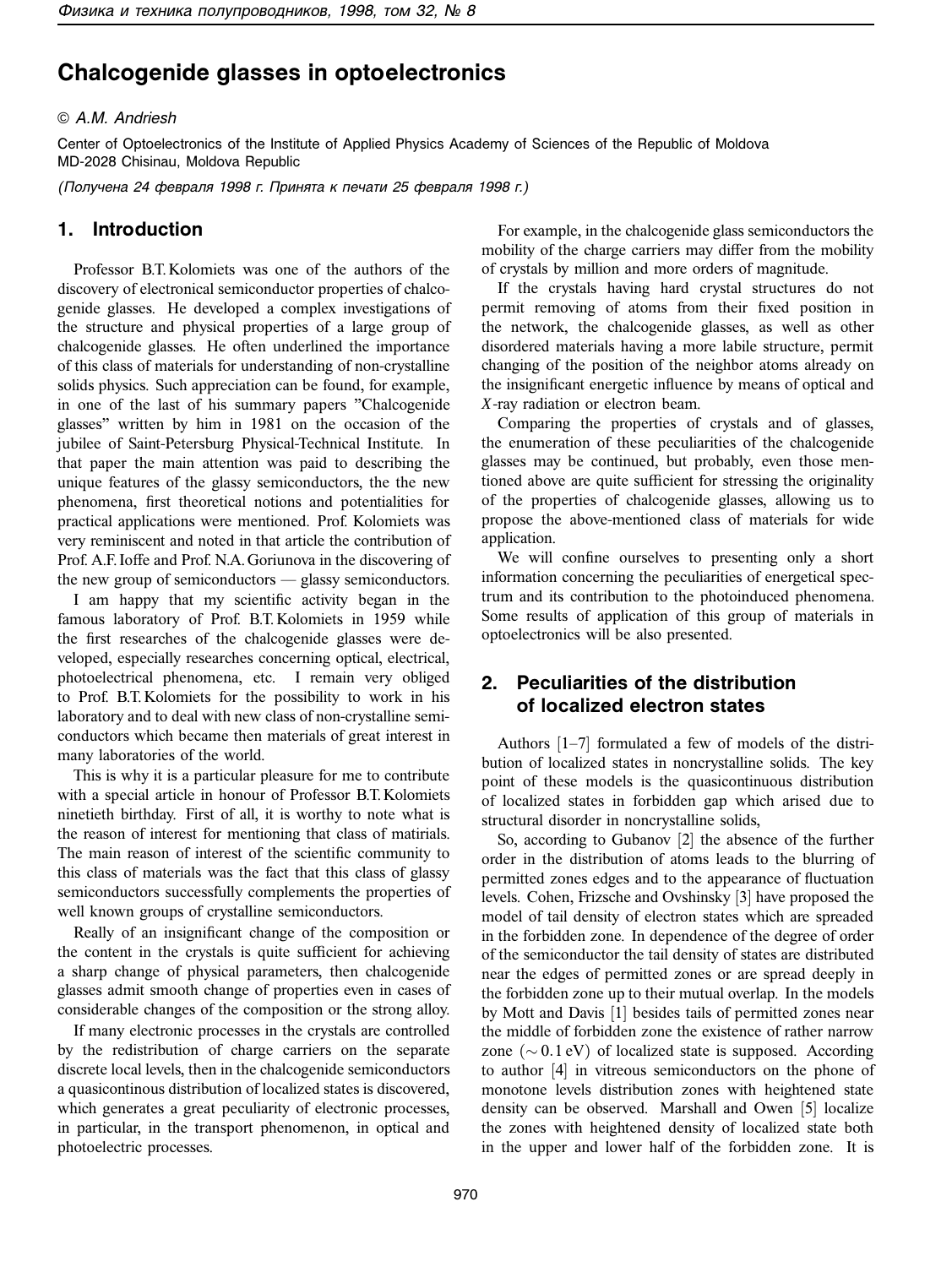demonstrated by Bonch-Bruevich [6] that in the forbidden zone of the unregulating semiconductor the peaks of density of localized states are possible, conditioned by the presence on impurities or other defects, which with some assumption can be named as discrete localized levels. The nature of localized states in vitreous semiconductors is still not enough studied. In some works it is connected with the presence of defects. The first work of this kind is the article by Street and Mott [7] where the localized states are analyzed, being provoked by broken bonds. These states depending on the level of engaged condition of electron bonds correspond to the neutral, positive or negative charged centers.

We have applied many experimental methods to obtain the adequate distribution of localized states in the gap: thermostimulated currents, thermostimulated electrical depolarization, spectral distribution and kinetics of photoconductivity, transport phenomena, photoinduced absorption etc. [8].

On this basis of these experiments we have not only confirmed the quasicontinous distribution of localized states in the gap with some portions of states with greater density but even were able to calculate in some energetical range the precise parameters of the energetical distribution.

For example, the parameters of energetical distribution of localized states  $N(E)$  in As<sub>2</sub>S<sub>3</sub> and As<sub>2</sub>Se<sub>3</sub> thin films were studied by the method of electrophotography spectroscopy of deep levels. For a long period of time there was a discrepancy between data of the energetical distribution of localized states obtained from different experiments. So the transit time method [9] and photoinduced absorption method [10] indicate the exponential type of distribution of localized states. The other methods such as temperature dependence of photocurrent [11], photoluminescence [12], thermostimulated depolarization [13] indicate the presence of the groups of relative discrete levels. The mentioned discrepancy can be avoided in the case of electrophotography spectroscopy deep levels proposed dy Abkowitz [14]. This method allows to determine the concentration of deep filled traps and their energetical distribution. As it was found by authors [15] the energetical distribution of traps in  $As_2Se_3$ and  $As_2S_3$  has the region of discrete levels in the range of 0.55−0.6 eV for  $As_2Se_3$  and 0.75−0.80 eV for  $As_2S_3$ , that confirms the data obtained in paper [11,13]. The full concentration of traps was in the range  $(1 \div 5) \cdot 10^{16}$  cm<sup>-3</sup> $\cdot$ eV<sup>-1</sup>.

Using the charging and discharging characteristics of metal–ChG–semiconductor–dielectric–semiconductor structure Me–As<sub>2</sub>S<sub>3</sub>(As<sub>2</sub>Se<sub>3</sub>)–SiO<sub>2</sub>–Si the authors [16] determined that the energy distribution of the filled traps is quasicontinous with the asymmetrical maximum in the energy field of  $0.70-0.90$  eV for As<sub>2</sub>Se<sub>3</sub> and  $0.85-0.15$  eV for  $As_2S_3$  [Fig. 1].

Studying the change with time of the transient capacitance of the space charge region at a Shottky barrier due to thermal relaxation of localized centers preliminary filled by a pulse of zero bias the authors [17] determined the density–of–states distribution in the upper half of the gap of  $As_2Se_3$  in the interval of 0.35 eV above the Fermi level.

The data concerning the spectral distribution of localized states obtained by different authors are shown in Fig. 1. As it was shown the density–of–states has a broad maximum about  $6 \cdot 10^{19}$  cm<sup>-3</sup> · eV<sup>-1</sup> at 1.15 eV, after which it sharply decays towards the middle of the gap to  $10^{16}$  cm<sup>-3</sup> · eV<sup>-1</sup> [17]. The last mentioned concentration is confirmed by many previous papers.

in the gap of  $a$ -As<sub>2</sub>Se<sub>3</sub> according to the data of Ref. [9] (*1*), [D. Momroe, M.A. Kastner. Phys. Rev. B, **33**, 8881 (1986)] (*2*), [R.P. Barclay, J.M. Marshall, C. Main. J. Non-Cryst. Sol., **77 & 78**,

#### **3. Optical properties**

1269 (1985)] (*3*) and [10] (circles).

#### **3.1. Photoinduced absorption on the basis of electron processes**

As it was mentioned above disorder in noncrystalline solids causes a quasicontinuous distribution of localized states in the forbidden gap. While the ChG samples are excited by the light with the energy of  $h\nu > E_g$ nonequilibrium carriers appearing in the free bands are very quickly captured by the localized states and participate in the photoinduced absorption at the energies of  $E < E<sub>g</sub>$  (Fig. 2).

As it was approved by many experiments, the characteristic time of the photoinduced processes can be in a wide range of values from  $\sim 10^{-12}$  to  $10^3$  s.

The longlive photoinduced processes are connected with the change of the physicochemical properties of the ChG and are termed in scientific literature as photostructural transformations. As a rule, the photostructural transformations are observed in this glass films and they are accompanied by a shift of the absorption edge to the lower energy, by the decrease of the steepness of the edge and by the change of the observed a dynamic reversible change of the optical parameters [8].

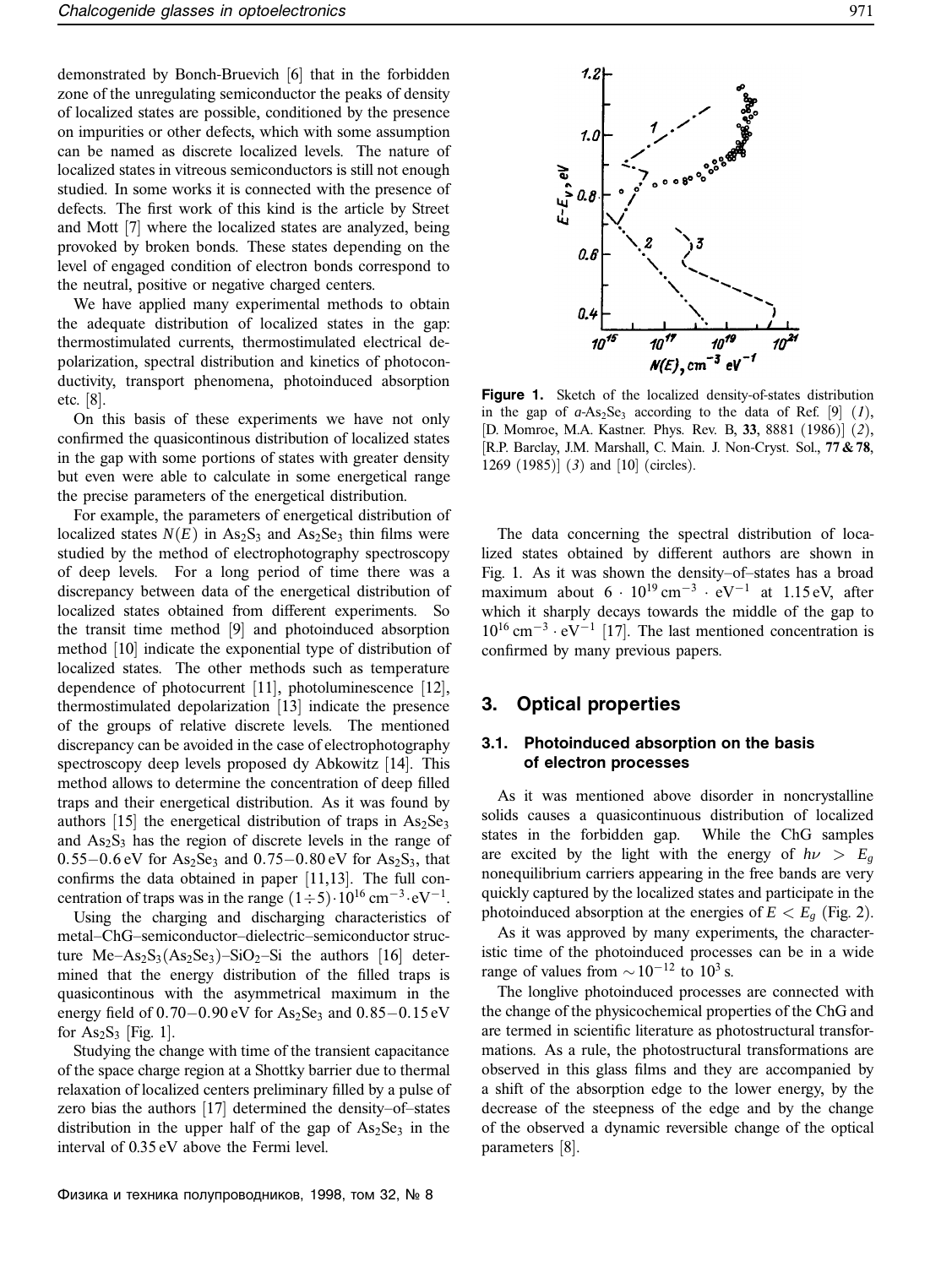

**Figure 2.** The steady-state excess carrier distribution in the exponential tail of localized states.

The use of fibre samples rather than thin film or bulk samples enabled us to observe better the small changes in midgap optical absorption at low intensity of exciting light because of the longer optical path of probing light in the fibre.

The probing light with photon energy  $h\nu < E_g$  from the mid gap energy range was launched into the input face of the fibre. At the output of the fibre the intensity of probing light transmitted through the fibre was measured. When illuminating the fibre lateral surface with continous bandgap light the intensity of probing light at the output of the fibre decreases from its initial value (in the dark)  $I_0$  to a new one  $I$ . The photoinduced absorption coefficient  $\Delta \alpha$  is determined as follows:  $\Delta \alpha = L^{-1} \ln(I_0/I)$ , where *L* is the length of the illuminated segment of the fibre. In should be noted that the intensity of the probing light in PA measurements was chosen to be so weak that it did not cause any significant change in the PA coefficient.

The main feature of the PA in our experiments is a full restoration of the minimal optical transmittance after secession of illumination. The restoration rate depends on the illumination conditions and the glass composition. The spectral distribution of the PA coefficient measured in the energy range of probing light 0.6−1.9 eV is presented in Fig. 3.

We note the exponential character of the  $\Delta \alpha(h\nu)$  dependence for a rather large energy range. Illumination of the fibre at a lower temperature  $(77 K)$  leads to a significant increase of PA with respect to room temperature illumination [18].

The intensity dependence of the PA coefficient exhibits a power-law behaviour  $\Delta \alpha \sim P_{\text{exc}}^n$  when the intensity of the exciting light (*P*exc) is varied by about four orders

of magnitude  $(10^{-6} - 10^{-2} \text{ W/cm}^2)$  (Fig. 4). The value of *n* changes with probing light photon energy in the range 0.3−0.5.

Experimental results can be interpreted in terms of the model with carriers multiple trapping in localized states (Fig. 2), distributed continuously in the gap [18]. Illumination of the fibre with bandgap light leads to excitation of nonbonding electron states and injection of excess carriers into the conduction band. Shortly after excitation the electrons are captured by the tail states proportionally to their density, since the capture coefficient is supposed to be the same for different values of trap energy *E*. The appearance of excess carriers on the localized states in the gap leads to an additional absorption of probing light in a wide energy range  $h\nu < E_g$ .

The fact that the dependence of photoinduced absorption has a power law character following the square-root function confirms that carriers excited in the process of photoabsorption as well as carriers participating in photoconductivity recombine according to bimolecular mechanism. As it was shown in paper [19] this can be used for determining the magnitude of bimolecular coefficient from photoinduced absorption data and to calculate on this basis the magnitude of drift mobility. It is very important in the case of highly resistivity semiconductors as  $As_2S_3$  and  $As_2Se_3$  glasses.



**Figure 3.** Spectral distribution of PA steady–state–coefficient  $\Delta \alpha$ in  $As_2S_3$  (*a*) and As–S–Se (*b*) fibres after irradiation with Ar-laser light ( $\lambda_{\text{exc}} = 0.46 - 052 \,\mu\text{m}$ ). The intensity of exciting light  $P_{\text{exc}} = 10 \text{ mW/cm}^2$ ,  $I = 300 \text{ K}$ ,  $2 = 77 \text{ K}$ .



**Figure 4.** Intensity dependence of the PA steady–state–coefficient in  $As_2S_3$  (*a*) and  $As-S-Se$  (*b*) fibres at room temperature for various probing light photon energies eV:  $1 - 0.7$ ,  $2 - 0.8$ , *3* — 0.95, *4* — 0.98, *5* — 1.08, *6* — 1.2, *7* — 1.3. The wavelength of exciting light  $\lambda_{\rm exc} = 0.35 - 0.75 \,\mu \rm m$ .

Физика и техника полупроводников, 1998, том 32, № 8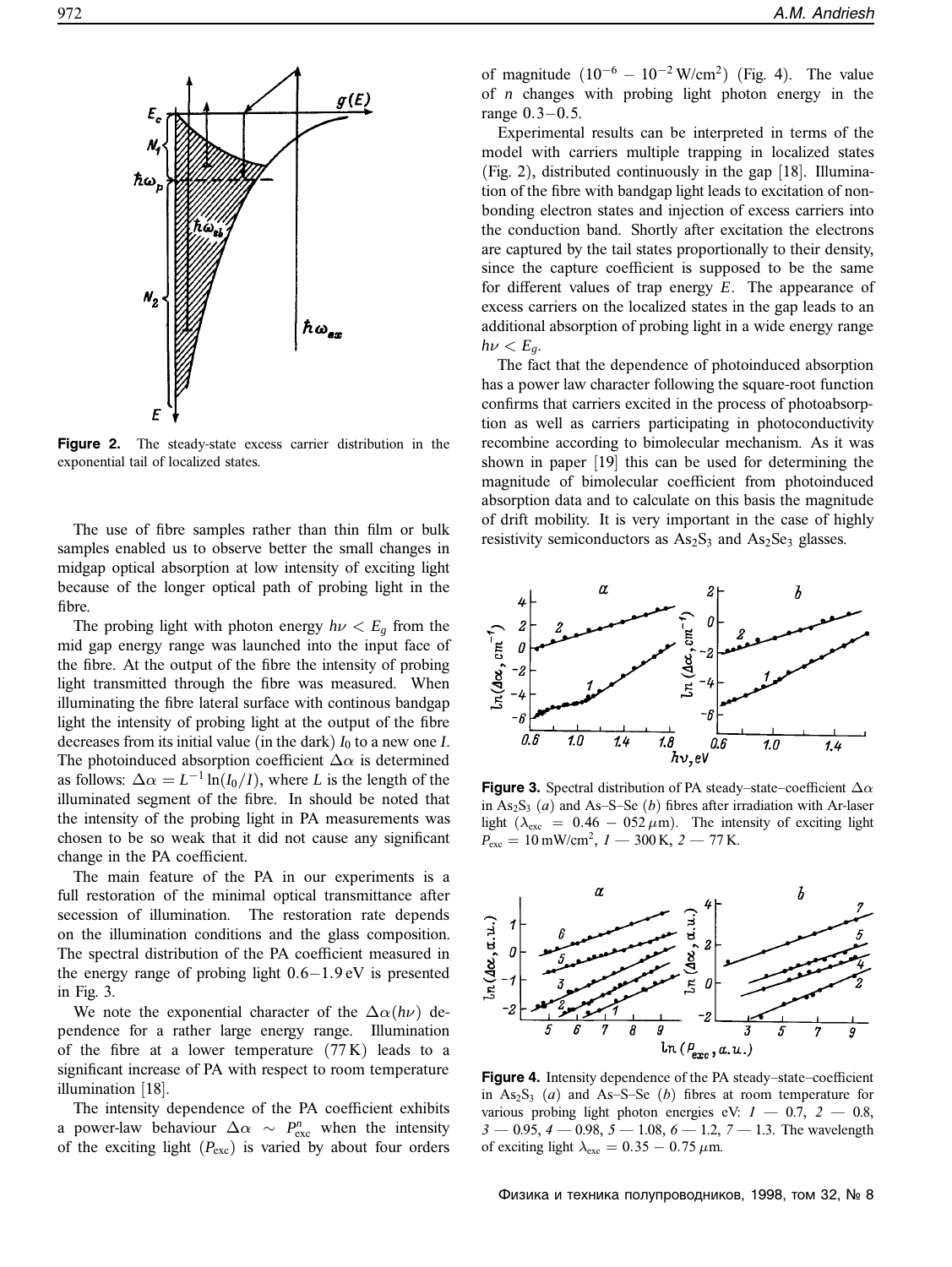#### **3.2. Photoinduced absorption on the basis of phase change**

There exist ChG which have two or more distinct atomic structural states characterized by different amounts of disorder [20]. In the opinion of authors [20] on energy barrier separates the structural states thereby providing the temporal stability required by a memory device. The change of atomic configuration can be realized by exposure to a laser beam, electron beam or electrical field. By the way, laser beam can be used not only for recording but also for erasing and rewriting processes each of these processes being going on at the different levels of intensity of the beam. Selecting the compositions of the ChG it is possible to produce transformation between amorphous and crystalline structural states. An example of such materials can be materials from the pseudobinary system GeTe and  $Sb<sub>2</sub>Te<sub>3</sub>$  [20]. The phase change materials were successfully used for optical memory disks with 650 Mbyte capacity and the next product to be introduced will be 2.6 Gbyte DVD–RAM disk [20].

Studying the process of Ag-migration in  $Ag-As(Ge)-S(Se)$  glasses the author [21] proposed the mechanism of photo- and electron-induced chemical modifications. As it was shown light illumination and electron beams accelerated at low voltages can induced Ag-gathering effects. The mechanism is assumed to be caused by interval electric fields built up by photoexcited carriers and by electrons [22].

Studying the physico-mechanical and structural modifications induced by UV — light in  $Ge<sub>x</sub> As<sub>40−*x*</sub>S<sub>60</sub>$  amorphous films the authors [23] observed that irradiation is accompanied with significant release of sulphur which leads to a giant film contraction.

#### **3.3. Electric controlled photoinduced absorption**

The change of the surface relief by means of mechanical residual deformations under the simultaneous action of the illumination and applied electric field was established by authors [24-26], using the thin film structure Me–ChG–Me. The nature of the electrostimulated and photoinduced surface microdeformations is explained by a sharp increase of the density of the photocurrent in the illuminated portions of the specimen and a strong heating of the GhG up to a  $T_g$  temperature. As a result, the viscose forces in the illuminated portions are relaxed under the actions of the electrostatic forces of the conductor the optical properties of the structure are changed. So, we obtain the effect of optical image recording which is manifested through changing of transmittance and reflectance. It is important to note that when an interference picture is projected on the surface of the sample the deformation grains lie strongly along the illuminated bands giving the possibility to record holographic information. When the illumination of the structure is more intense to develop the deformations, it is necessary to apply an electric field with less intensity. In this case, the value of the recording light intensity is



Figure 5. The kinetics of diffraction efficiency of the microholograms recorded in the  $Al-In_2S_3/As_2Se_3-Al$  heterostructure when a series of negative and positive ("−" and "+" in the figure) voltage pulses is applied.

a photographic characteristic of the recording structure. It was shown that recording process strongly correlates with photoconductivity its kinetics, dependence of spectrum or light intensity. This allowed authors [26] to utilize heterostructures Me–In<sub>2</sub>S<sub>3</sub>(In<sub>2</sub>Se<sub>3</sub>)/As<sub>2</sub>Se<sub>3</sub>–Al as recording medium which had better photoconductivity parameters and consequently better photographique characteristics. On the basis of the mentioned phenomenon and heterostructures the new photographique process was proposed as well as new meterials for its realization. The diffraction efficiency growth of the elementary holograms recorded on the Me–In<sub>2</sub>S<sub>3</sub>/As<sub>2</sub>Se<sub>3</sub>–Al when negative and positive voltage impulses are applied is shown in Fig. 5.

## **3.4. Optical hysteresis and nonlinear absorption laser pulses in ChG**

The interest to the study of the nonlinear propagation peculiarities of the laser radiation in noncrystalline semiconductors is determined not only by the new fundamental physical mechanisms in these materials, which can appear in the strong fields of the laser pumping, but also by a wide spectrum of possible applications in the optoelectronic devices and photonic switching. The promising effects are the optical bistability and optical hysteresis, on the basis of which it is possible to make up fast-acting, all-optical switching and logical elements (see, for example [8] and the references given there).

Thin-film samples of chalcogenide glass semiconductors As–S, As–Se, Ge–Se, As–S–Ge and others  $(0.2-5.0 \,\mu m)$ thickness) have been obtained by the vacuum thermal sputtering method. It was shown that when the input light pulse (with  $h\nu \ge E_{g}$ ) intensity was relatively low the transmission of the thin ChG films decreased according to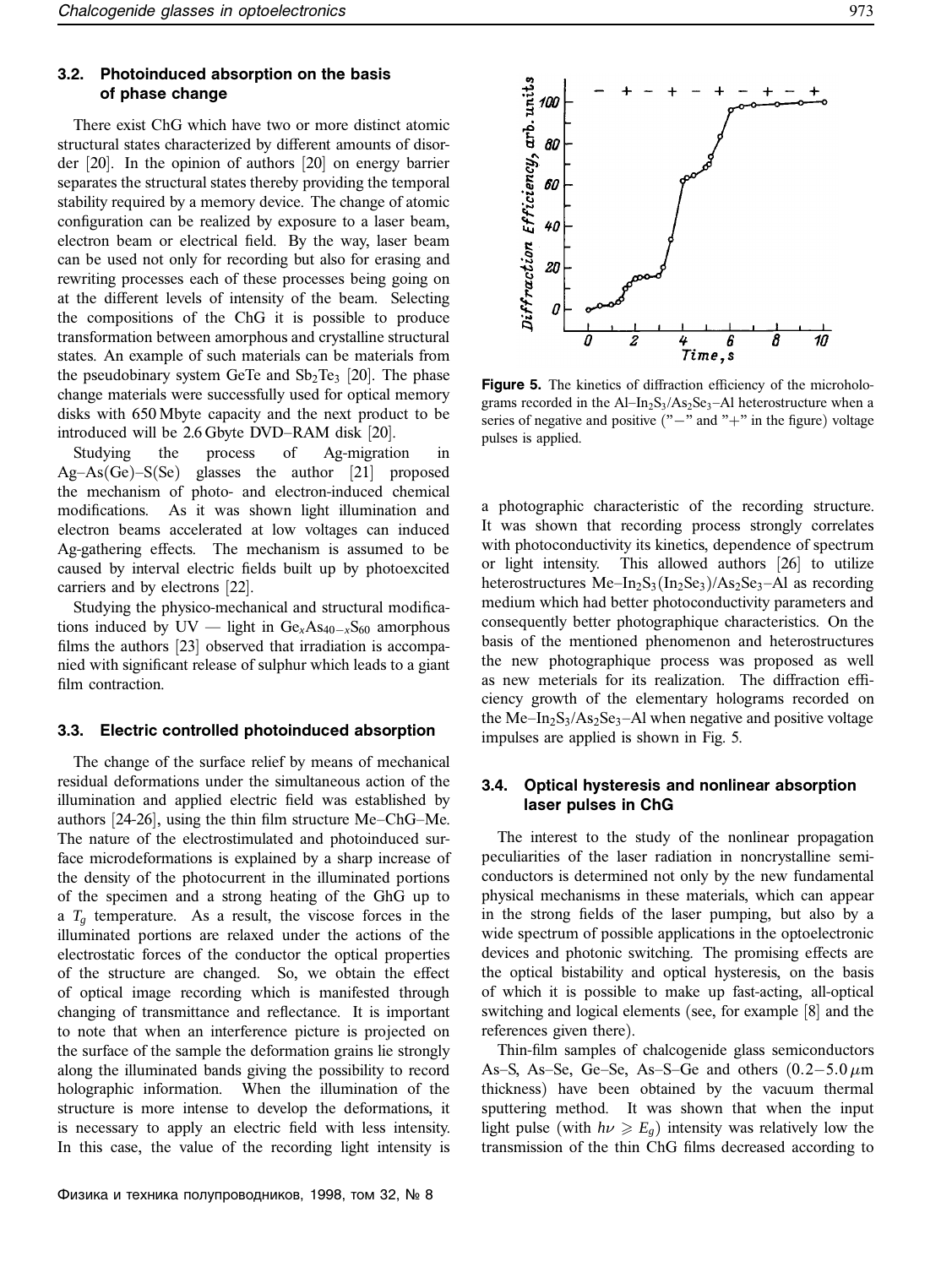the usual exponential law with the corresponding linear light absorption coefficient for the given wavelength. However, on increasing the incident light intensity over some threshold values  $(I_0)$  leads to a nonlinear character of the light transmission by the ChG films [11]. The characteristic value of the threshold light intensity depends on the ChG film composition, wavelength of excitation, temperature and the laser pulse duration.

As a result of the nonlinear light absorption a change of time profile of the laser pulses is observed which leads to a hysteresis-line dependence of the output light intensity of the corresponding value of the input intensity.

Nonlinear absorption in chalcogenide glasses was observed even in femtosecond range that is due to either intraband or interband transitions [27].

# **4. Devices based on ChG**

On the basis of function of many devices lies ChG, which can change their electrophysical and optical parameters under applying of electrical field, exposition by light, electron beam, *X*-irradiation, etc. At the same they manifest resistance to nuclear radiation. Besides that, ChG could be obtained using very simple technologies and in many cases (but not in all cases) they do not need very high purity. It allows to produce industrially electrical switches, xerographic and thermoplastic media, photoresistant and holographic media, optical filters, optical fibers, optical sensors, thin films waveguides, nonlinear elements, etc.

In 60s a great attention was paid to threshold switching elements which were able under the pulse of voltage to pass from state with a very high resistivity in the state with low resistivity [20].

The industrial technology was put by R.S. Ovshinschy who named his optimized element as ovonic threshold switching [20].

The process of switching carries out in the very short time less than 10 nanoseconds.

A great success was the utilization of ChG thin films as target of vidicon image tube (for TV camera).

Another successful application has been the use of ChG thin films in photocopying electrophotography machines. Thin films of Se, As<sub>2</sub>Se<sub>3</sub> and other materials store the charge distribution produced by the image projected onto it. The image presented by charge distribution is transferred to paper using electrostatic method [8].

Observed photoinduced phenomena in ChG allowed to apply these materials as recording media for registration of the optical information using ChG thin films heterostructures, phototermoplastic structures, thin waveguides and fibers.

The Me-Chalcogenide glassy semiconductor–dielectric– semiconductor ChDS (Me–As<sub>2</sub>S<sub>3</sub>–SiO<sub>2</sub>–Si) structure allow the writing and readout processes of the optical images with high resolution [8]. The structure make the positive and negative images possible. The device works in regimes both



**Figure 6.** The schematic energy-band diagram of Me–ChDS structure during the positive charge writing process and the scheme of writing and readout of image.  $I$  — He–Ne-laser (0.6328  $\mu$ m); *2* — modulator, *3* — condensers; *4, 5* — the galvanometer mirrors; *6* — the mask (object); *7* — source of illumination; *8* — Me–ChDS structure: *a* — semitransparent Al electrode,  $b$  — As<sub>2</sub>S<sub>3</sub> layer,  $c$  — SiO<sub>2</sub> layer,  $d$  — Si.

accumulation of the small signal and real time. The space functional separation of the recording and readout allows to carry out undestroied repetition readout of the image and other perations (Fig. 6).

Photoinduced phenomena in chalcogenide glass fibers were utilized in order to propose a novel type of variable fiber-optic attenuator [8]. It can be used in visible and near infrared range of spectrum for continuous change of light intensity in fiber optic circuits. If the lateral surface of chalcogenide glass fiber is illuminated by light with photoenergy near the glass bandgap a strong decrease of fiber-attenuating light at the output and of the fiber occurs changing the optical signal from its initial value  $I_0$  (in the dark) to a new one:

$$
I = I_0 \exp(\Delta \alpha L),
$$

where *L* is the length of illuminated segment of the fiber and  $\Delta \alpha$  is the photoabsorption coefficient. The proposed fiber-optic attenuator provides the attenuation in the range 0−20 dB in the 0.8−1.8  $\mu$ m wavelength range.

Chalcogenide glasses thin films are promising materials for the integrated optic devices-such as lenses, gratings, optical filters, multiplexors and demultiplexors optical scanners and printer heads, multiple-output logical elements. ets. [8].